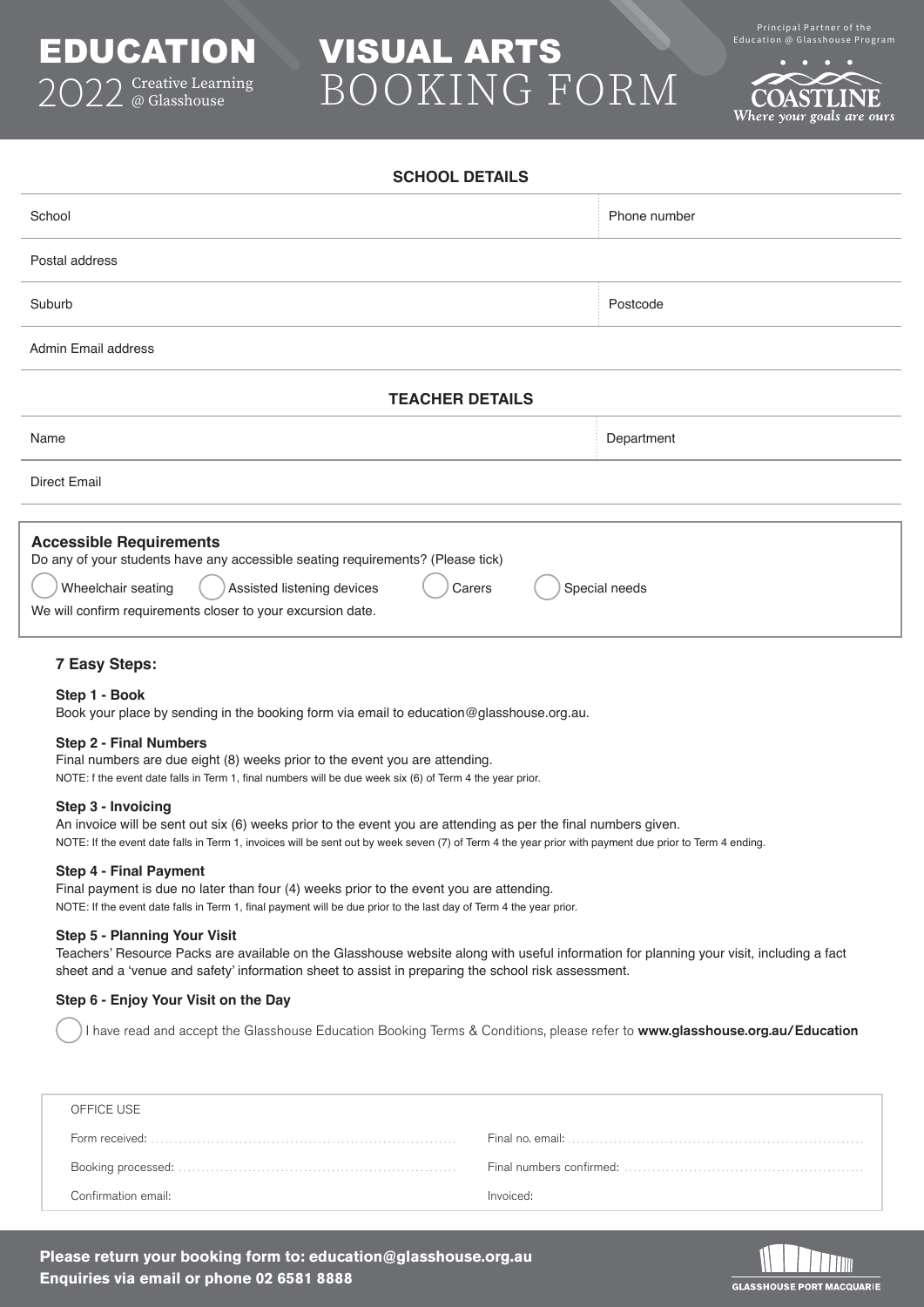| <b>EXHIBITION</b>                                                                                         | <b>On View</b>                | <b>Type</b>                              | <b>Price</b> | <b>Proposed Date</b> | <b>Students</b> |  |
|-----------------------------------------------------------------------------------------------------------|-------------------------------|------------------------------------------|--------------|----------------------|-----------------|--|
| <b>You Already Know</b><br>- Liam Benson                                                                  | 5 Feburuary - 2 May           | Guided Tour (1 hour)                     | \$5          |                      |                 |  |
|                                                                                                           |                               | Guided Tour & Workshop (2 hours)         | \$15         |                      |                 |  |
|                                                                                                           |                               | Self-Guided Tour                         | <b>FREE</b>  |                      |                 |  |
|                                                                                                           |                               | Contemporary Practice Outreach           |              |                      |                 |  |
| <b>Mating Dance</b><br>- Anna-Wili Highfield                                                              | 12 February - 2 May           | Guided Tour (1 hour)                     | \$5          |                      |                 |  |
|                                                                                                           |                               | Guided Tour & Workshop (2 hours)         | \$15         |                      |                 |  |
|                                                                                                           |                               | Self-Guided Tour                         | <b>FREE</b>  |                      |                 |  |
|                                                                                                           |                               | Contemporary Practice Outreach           |              |                      |                 |  |
| <b>Northern Exposure Seven</b>                                                                            | 7 May - 26 June               | Guided Tour (1 hour)                     | \$5          |                      |                 |  |
|                                                                                                           |                               | Guided Tour & Workshop (2 hours)         | \$15         |                      |                 |  |
|                                                                                                           |                               | Self-Guided Tour                         | <b>FREE</b>  |                      |                 |  |
| <b>Suspended Moment</b><br>- Frances Barrett,<br>Giselle Stanborough<br>& Sally Rees                      | 2 July - 4 September          | Guided Tour (1 hour)                     | \$5          |                      |                 |  |
|                                                                                                           |                               | Guided Tour & Workshop (2 hours)         | \$15         |                      |                 |  |
|                                                                                                           |                               | Self-Guided Tour                         | <b>FREE</b>  |                      |                 |  |
|                                                                                                           |                               | Contemporary Practice Outreach           |              |                      |                 |  |
| <b>Courage to Care</b>                                                                                    |                               | See next page for FREE workshop program. |              |                      |                 |  |
|                                                                                                           | 9 July - 29 August            | Self-Guided Tour                         | <b>FREE</b>  |                      |                 |  |
| <b>Moments in Colour</b><br>- Kiata Mason, Justine Muller,<br>Tim Allen, Charmaine Pike &<br>Joanna Logue | 10 September -<br>20 November | Guided Tour (1 hour)                     | \$5          |                      |                 |  |
|                                                                                                           |                               | Guided Tour & Workshop (2 hours)         | \$15         |                      |                 |  |
|                                                                                                           |                               | Self-Guided Tour                         | <b>FREE</b>  |                      |                 |  |
|                                                                                                           |                               | Contemporary Practice Outreach           |              |                      |                 |  |

CAPACITY: 30 students per time-slot for tours and workshops.

Multiple time-slots per day can be arranged to accommodate numbers greater than 30.

TIMES: times to be decided once date and capacities have been confirmed.

| <b>HERITAGE IN A BOX</b> | Proposed hire start date | Proposed hire end date | <b>Price</b> |
|--------------------------|--------------------------|------------------------|--------------|
|                          |                          |                        | Free         |

TERMS OF BOOKING, PAYMENT, CANCELLATION AND CHANGES

Education booking prices for performances are determined and available based on group bookings of 10 or more tickets.

Bookings are to meet the Education Program booking timelines as outlined on the Booking Form, Education Booklet and Website.

Cancellations must be notified in writing with no penalties applying if cancelled within the booking timelines, otherwise will only be honoured if tickets are able to be on-sold.